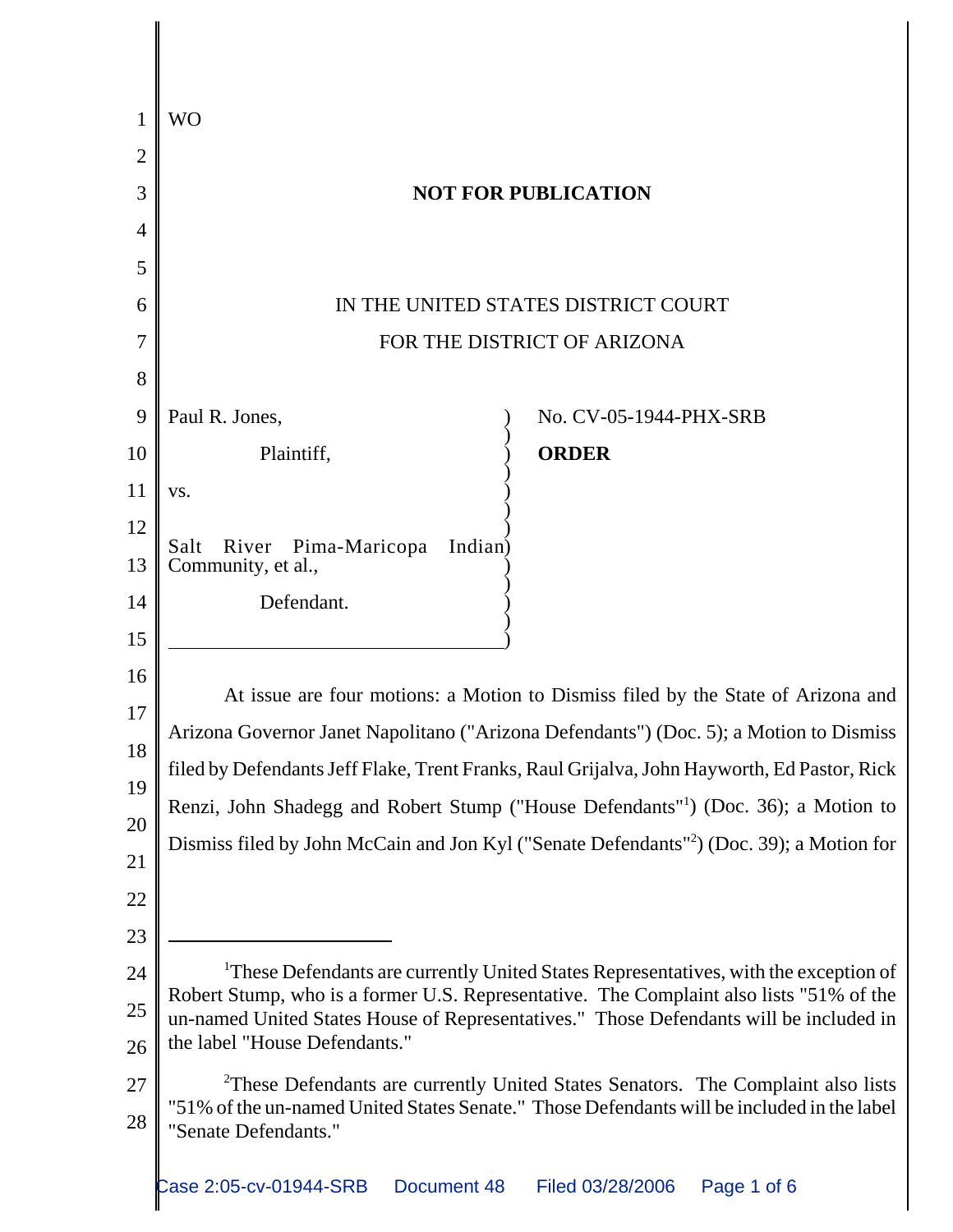1 2 Summary Judgment filed by Plaintiff Paul R. Jones (Doc. 45); and a Motion to Strike filed by the Arizona Defendants (Doc. 42).

3

4

## **I. LEGAL STANDARDS AND ANALYSIS**

**A. Motions to Dismiss filed by House and Senate Defendants**

5 6 7 8 9 10 11 12 13 14 In a nutshell, Plaintiff appears to be suing members of the United States House of Representatives and United States Senate because of their enactment of federal laws that allegedly injured Plaintiff by violating his constitutional rights in a manner not ascertainable from the Complaint.More specifically, the laws Plaintiff finds to be objectionable appear to be all laws codified in Title 25, which, according to the Complaint, include the Indian Citizenship Act of 1924, 8 U.S.C. § 1401, and the Indian Re-Organization Act, 25 U.S.C. § 461 *et seq.* It is not apparent from the Complaint how those laws impacted Plaintiff, though there is some discussion of the fact that Plaintiff lost his job with the Salt River Pima-Maricopa Indian Community. However, the nexus between Plaintiff's lost job and the laws codified in Title 25 is lost on the Court.

15 16 17 The motions are granted for three reasons: Plaintiff lacks Article III standing; the Speech or Debate Clause, U.S. Const. art. I,  $\S$  6, cl.  $1<sup>3</sup>$  confers absolute immunity on these Defendants;<sup>4</sup> and the doctrine of sovereign immunity precludes this action.

18 19 20 21 22 As for standing, Plaintiff has failed to meet every element of the required three part test: "that he has suffered 'injury in fact,' that the injury is 'fairly traceable' to the actions of the defendant, and that the injury will likely be redressed by a favorable decision." *Bennett v. Spear,* 520 U.S. 154, 162, 117 S. Ct. 1154, 1161 (1997) (citation omitted). *See Lujan v. Defenders of Wildlife,* 504 U.S. 555, 560, 112 S. Ct. 2130, 2135 (1992) (requiring that a

- 23
- 24 25

26 27 28 <sup>4</sup>The House and Senate Defendants also argue that the claims against them should be dismissed because the Complaint fails to state a claim against them and because they are entitled to qualified immunity. The Court will not address these arguments in light of its conclusion that it lacks subject matter jurisdiction over all claims against the House and Senate Defendants.

 $3$ That clause states, in relevant part, that "Senators and Representatives . . . shall not be questioned in any other Place" for "any Speech or Debate in either House."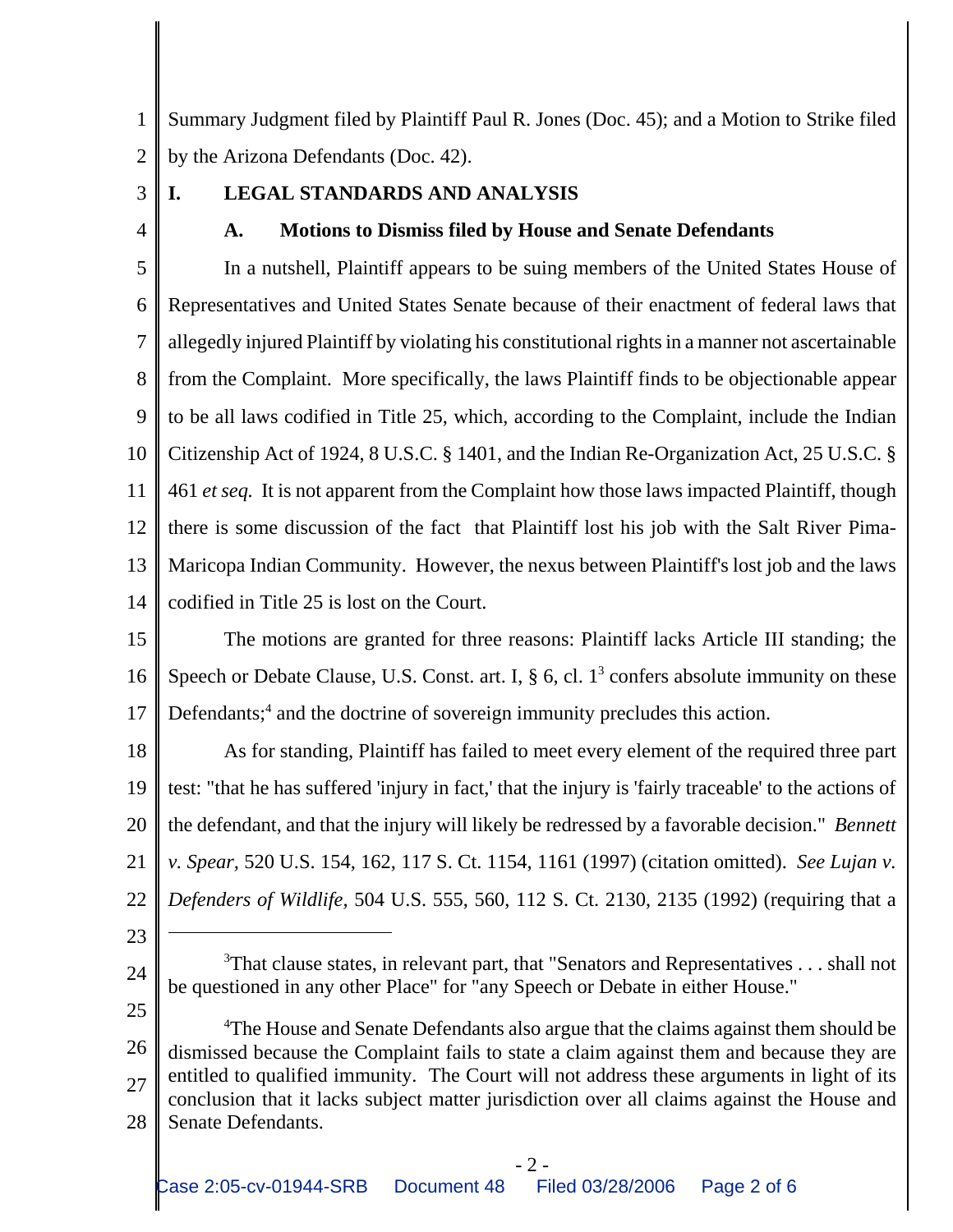1 2 3 4 5 6 7 plaintiff show "invasion of a legally protected interest"); *Minnesota Bd. for Cmty. Colleges v. Knight*, 465 U.S. 271, 285, 104 S. Ct. 1058, 1067 (1984) (noting that "[n]othing in the First Amendment or in this Court's case law interpreting it suggests that the rights to speak, associate and petition require government policymakers to listen or respond to individuals' communications on public issues"); *Keener v. Congress of the United States,* 467 F.2d 952 (5th Cir. 1972) (affirming dismissal for lack of standing of the plaintiff's action to compel Congress to take legislative action).

8 9 10 11 12 13 14 15 16 17 18 19 20 21 22 23 24 25 The Speech or Debate Clause of the Constitution confers absolute immunity on Members of Congress for all conduct falling within "the sphere of legitimate legislative activity." *Eastland v. U.S. Servicemen's Fund,* 421 U.S. 491, 501, 95 S. Ct. 1813, 1820 (1975) (citations omitted) (holding that the Speech or Debate clause should be read "broadly to effectuate its purposes," which are "to insure that the legislative function the Constitution allocates to Congress may be performed independently"; the Court also noted that this immunity attaches even where "it is alleged that First Amendment rights may be infringed by congressional action."). *See Bogan v. Scott-Harris,* 523 U.S. 44, 54-55, 118 S. Ct. 966, 973 (1998) (holding that legislator is absolutely immune under the Speech or Debate Clause for voting for ordinance that violated the plaintiff's First Amendment rights); *Newdow v. U.S. Congress,* 328 F.3d 466, 484 (9th Cir. 2003), *rev'd on other grounds,* 124 S. Ct. 2301 (2004). Here, Plaintiff is suing these Defendants because of the alleged effect of a law or series of laws that they allegedly passed. As the Senate Defendants' brief states, "That is precisely the type of lawsuit that is barred by the Speech or Debate Clause, as the passage of legislation is quintessential legislative activity." (Senate Defendants' Brief at 7.) *See Gravel v. United States,* 408 U.S. 606, 624, 92 S. Ct. 2614, 2627 (Speech or Debate Clause applies to "act of voting") (citation omitted); *Newdow,* 328 F.3d at 484; *Quillin v. United States,* 589 F. Supp. 830, 831 (N.D. Iowa 1984).

26 27 28 These Defendants are also protected under the doctrine of sovereign immunity because Plaintiff is suing them in their official capacities, the relief that Plaintiff seeks would operate against the United States, and the Unites States has not waived its immunity. *See*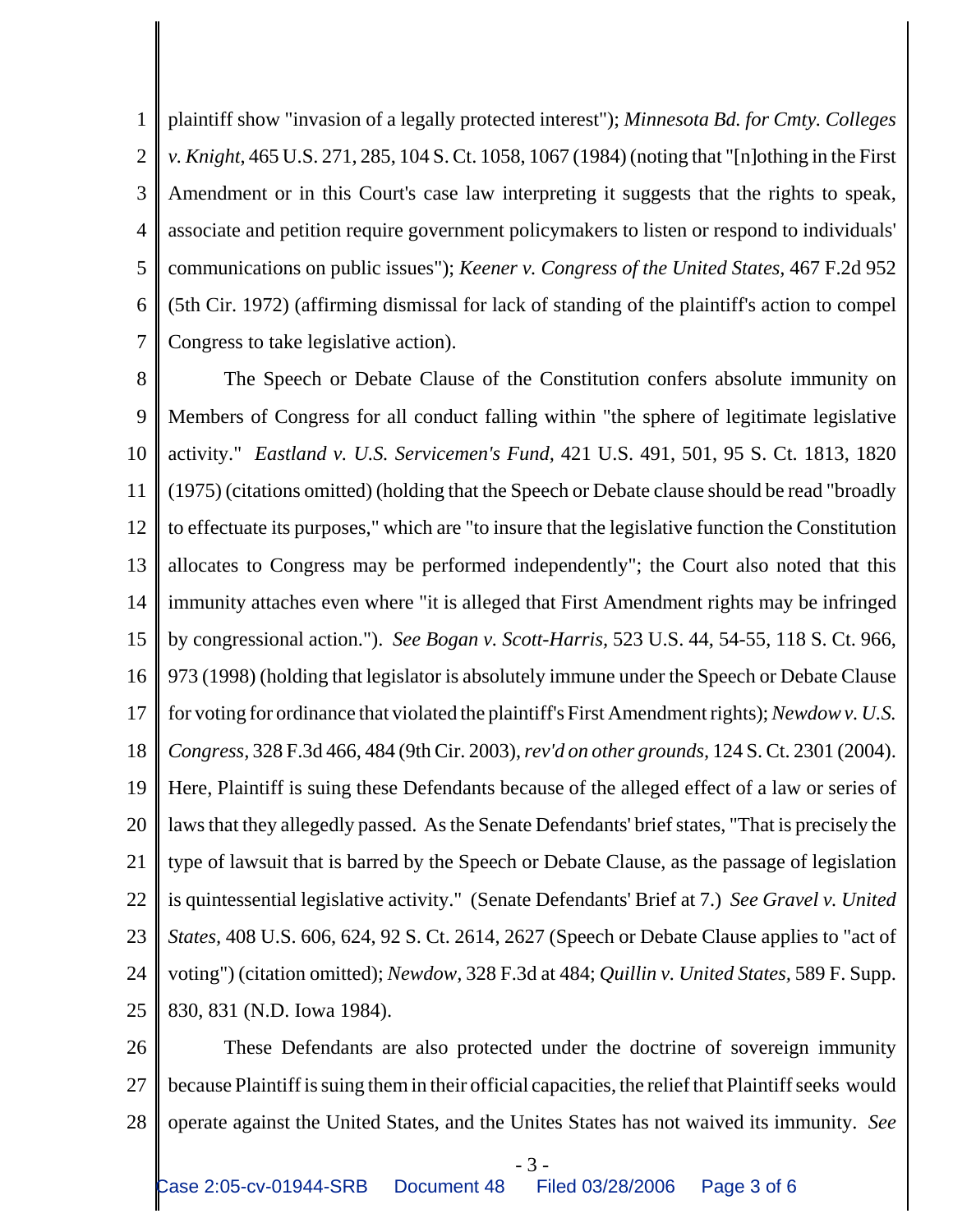1 2 3 *Hawaii v. Gordon,* 373 U.S. 57, 58 (1963) (stating that "[t]he general rule is that relief sought nominally against an officer is in fact against the sovereign if the decree would operate against the latter"). *See generally Keener,* 467 F.2d at 953.

4 5 Because Plaintiff lacks standing and because these Defendants are entitled to absolute and sovereign immunity, all claims against them are dismissed.

6

## **B. Motion to Dismiss filed by Arizona Defendants**

7 8 9 10 11 12 13 14 15 16 17 18 The motion to dismiss is granted. First, all of Plaintiff's claims against the State of Arizona and Governor Napolitano in her official capacity are precluded by the Eleventh Amendment. *Edelman v. Jordan,* 415 U.S. 651, 662-63 (1974) ("[T]his Court has consistently held that an unconsenting State is immune from suits brought in federal courts by her own citizens . . . ") (citations omitted); *Will v. Mich. Dep't of State Police,* 491 U.S. 58, 71, 109 S. Ct. 2304, 2312 (1989) ("[A] suit against a state official in his or her official capacity is not a suit against the official but rather is a suit against the official's office. As such, it is no different from a suit against the State itself.") (citations omitted); *Alabama v. Pugh,* 438 U.S. 782, 98 S. Ct. 3057 (1978); *Franceschi v. Schwartz,* 57 F.3d 828, 831 (9th Cir. 1994) ("The Eleventh Amendment bars suits which seek either damages or injunctive relief against a state, an 'arm of the state,' its instrumentalities, or its agencies.") (quotations omitted).

19 20 21 22 23 24 25 26 Second, to the extent that Plaintiff is suing Governor Napolitano in her individual capacity, he fails to state a claim within the meaning of Federal Rule of Civil Procedure 12(b)(6). The sole mention of the governor in the Complaint is: "Plaintiff argues . . . the Governor . . . can[not] roam about the countryside and operate free from the constraints of the Constitution  $\dots$ " (Compl. at 11.) This statement runs afoul of the rule that, "[a] plaintiff must allege facts, not simply conclusions, that show that an individual was personally involved in the deprivation of his civil rights." *Barren v. Harrington,* 152 F.3d 1193, 1194 (9th Cir. 1998).

27 28 As the Court lacks subject matter jurisdiction over all claims against the Arizona Defendants, all claims against them are dismissed.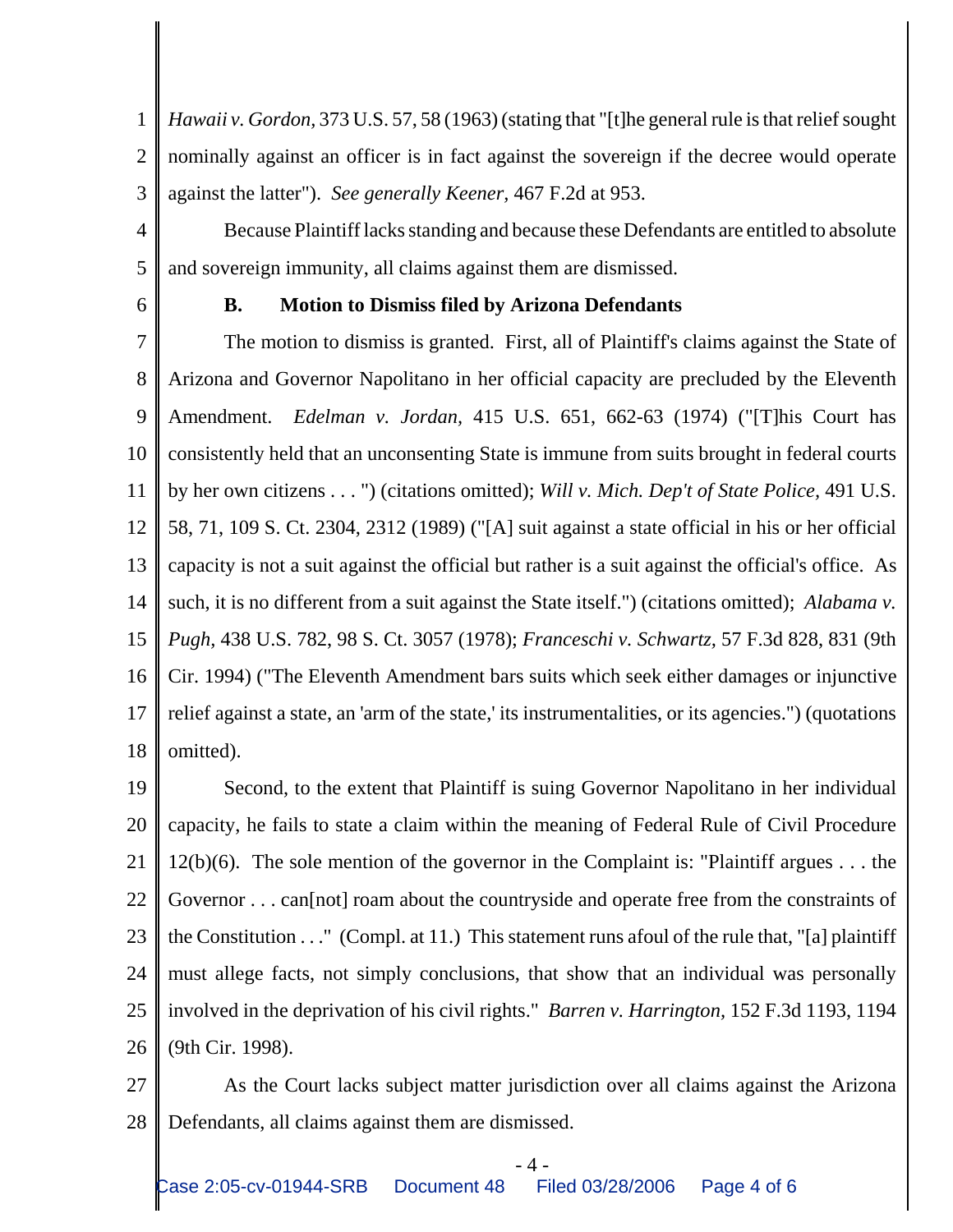1

## **C. Plaintiff's Motion for Summary Judgment**

2 3 4 5 6 7 Plaintiff's seeks summary judgment on all claims against the following Defendants: Salt River Pima-Maricopa Indian Community, Eric Vimmerstedt, Sharon Carl, Janet Lacapa, Michael LaLonde, Bryan Meyers (together, "Tribal Defendants"). The basis of the motion is the failure of any of the Tribal Defendants to respond to the Complaint within sixty days after receiving notice of the suit.None of the Tribal Defendants have responded to the motion.

8 9 10 11 The motion for summary judgment is denied because none of the Tribal Defendants were properly served with the Complaint within the meaning of Federal Rule of Civil Procedure 4. Plaintiff mailed each of the Tribal Defendants a copy of the Complaint by registered mail without obtaining a waiver of service.

12

23

24

25

26

27

28

## **D. Motion to Strike filed by Arizona Defendants**

13 14 15 Plaintiff filed a rebuttal to the Arizona Defendants' Reply in Support of its Motion to Dismiss. Such a document is not permitted under the local rules. The motion to strike is granted.

16 17 **IT IS ORDERED** granting the Motion to Dismiss filed by the State of Arizona and Arizona Governor Janet Napolitano (Doc. 5)**.**

18 19 20 **IT IS FURTHER ORDERED** granting the Motion to Dismiss filed by Defendants Jeff Flake, Trent Franks, Raul Grijalva, John Hayworth, Ed Pastor, Rick Renzi, John Shadegg, Robert Stump and Unnamed United States Representatives (Doc. 36)**.**

21 22 **IT IS FURTHER ORDERED** granting the Motion to Dismiss filed by John McCain, Jon Kyl and Unnamed United States Senators (Doc. 39).

- 5 -